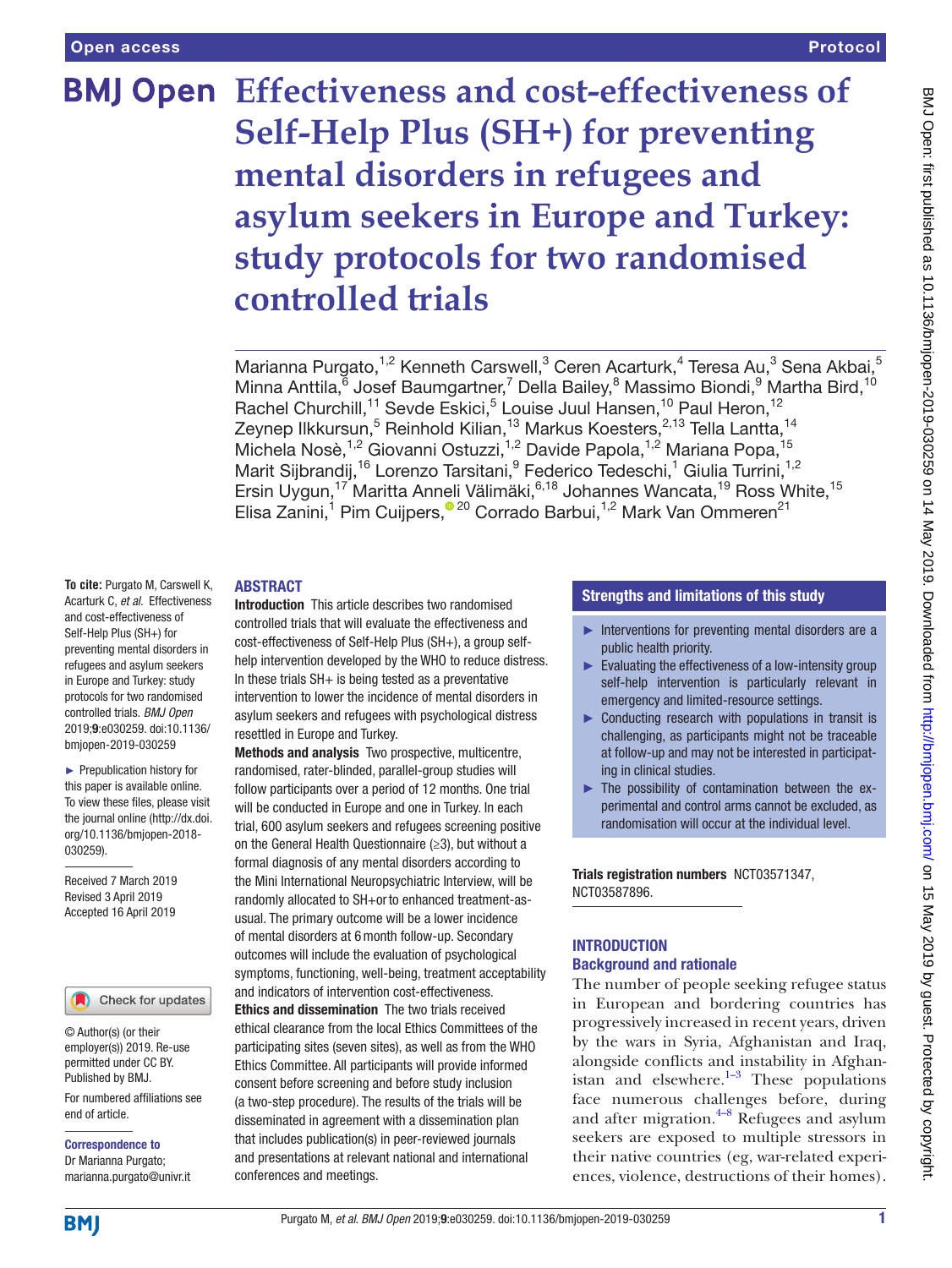They are also exposed to many stressors during migration. $69$  After arriving in host countries, they may then face additional challenges and perceived discrimination due to language barriers, loss of family and community support, poverty, lack of access to social, educational and healthcare institutions and uncertain asylum application procedures[.10 11](#page-7-3)

These factors place refugees and asylum seekers at considerable risk for developing common mental disorders, including post-traumatic stress disorder (PTSD), anxiety disorders and depressive disorders and other forms of disabling psychological distress.[12 13](#page-7-4)

There is a growing body of research demonstrating the effectiveness of psychological therapies for refugees and asylum seekers.<sup>12 14</sup> A recently-published umbrella review of systematic reviews on this topic showed encouraging results in terms of reduction of depression, PTSD and other anxiety symptoms.[12](#page-7-4) However, treatments typically require extensive training and supervision, and sufficient time to be delivered in full (eg, up to 12 weeks). Additionally, most interventions targeted the symptoms of mental disorders, without a specific focus on prevention.<sup>[8 12 15–17](#page-7-5)</sup>

Recently, the WHO has developed a novel, low-intensity five-session self-help intervention for managing stress and coping with adversity, which is designed to be delivered by non-specialist facilitators and does not require extensive training.<sup>18</sup> This psychosocial intervention, called Self-Help Plus (SH+), is intended to help people with and without mental disorders to cope with distress stemming from diverse types of adversity. SH+ has already been tested in small pilot studies $19\frac{20}{1}$  and a large positive randomised controlled trial (RCT) with South Sudanese female refugees in Uganda.<sup>19 20</sup> SH+ has not been tested as a preventive intervention.

In order to fill this gap, two RCTs were designed to test SH+ as an indicated preventive intervention with asylum seekers and refugees resettled in European countries and in Turkey. The choice of conducting two separate trials is mainly due to the type of setting and the different travelling experiences of asylum seekers and refugees.

#### Aim and objectives

The overall aim of these RCTs is to evaluate the effectiveness and cost-effectiveness of SH+ as an indicated preventive intervention in asylum seekers and refugees with psychological distress resettled in six sites of five European countries (Italy, Austria, Germany, Finland and two sites in the UK), and in Turkey, as compared with enhanced treatment as usual (ETAU). The primary objective is the reduction in the incidence of any mental disorder at 6month follow-up. Secondary objectives are the evaluation of psychological symptoms, functioning, well-being, treatment acceptability and economical outcomes.

#### Study hypotheses

1. SH+ will be superior to ETAU in preventing the onset of any mental disorder at 6month follow-up.



<span id="page-1-0"></span>Figure 1 RCT flow diagram. ETAU, enhanced treatment as usual; RCT, randomised controlled trial; SH+, Self-Help Plus.

- 2. Compared with the ETAU group, asylum seekers and refugees in the SH+ interventionarm will report an improvement in depression, anxiety and PTSD symptoms, psychosocial well-being and improved levels of psychological functioning.
- 3. Asylum seekers and refugees in the SH+ interventionarm will incur lower healthcare costs compared with the ETAU group.

#### Methods and analyses

These are two prospective, multicentre, randomised, parallel-group studies that will follow participants over a period of 12 months. [Figure](#page-1-0) 1 provides a flow-chart of the RCT's process.

Refugees and asylum seekers with psychological distress as assessed by the General Health Questionnaire  $(GHQ)$ ,<sup>21</sup> but without a mental disorder according to the Mini International Neuropsychiatric Interview  $(M.I.N.I.)<sup>22</sup>$  for the Diagnostic and Statistical Manual of Mental Disorders, fifth edition  $(DSM-5)^{23}$  and the International Classification of Diseases, tenth edition (ICD-10) classification of mental and behavioural disorders, $^{24}$  $^{24}$  $^{24}$ will be randomly assigned to SH+ or ETAU. Participants will be assessed at baseline before randomisation, immediately post-intervention, and at 6 and 12months of follow-up. The two RCTs will be conducted in accordance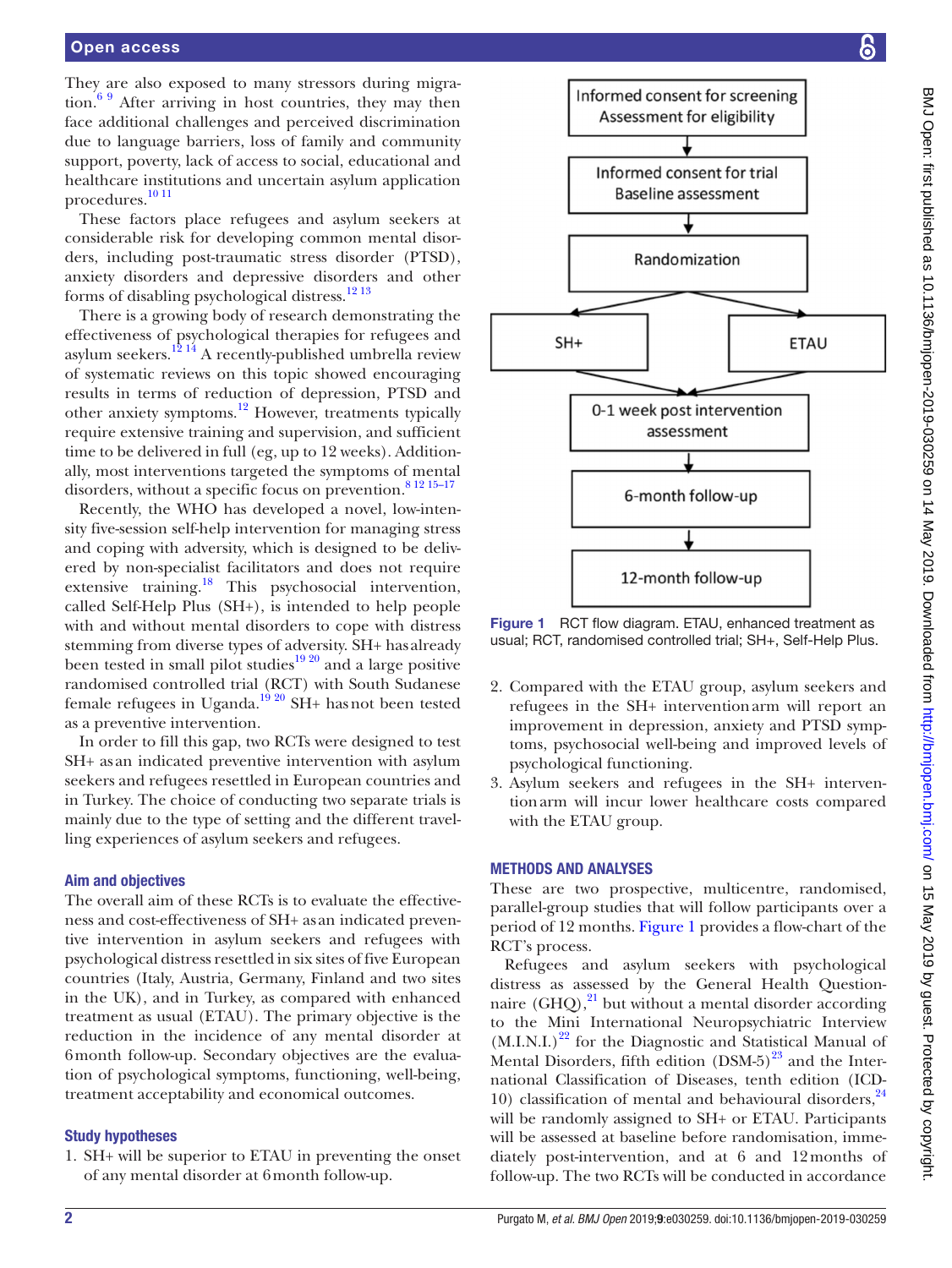to the Consolidated Standards of Reporting Trials statement.[25 26](#page-7-12)

## Inclusion criteria

- a. Age 18 or above;
- b. Able to speak and understand one of the languages in which SH+ has been adapted: Arabic, Dari, Urdu or English;
- c. Asylum seeker or refugee or person under temporary protection;
- d. Presence of psychological distress, as shown by a score of 3 or more on the 12-item GHQ-12;
- e. Both oral and written informed consent to enter the study.

# Exclusion criteria

- a. Presence of any mental disorders according to DSM-5 and ICD-10, as shown by a positive M.I.N.I.;
- b. Acute medical conditions contraindicating study participation, based on the clinical judgement of the healthcare professional or trained paraprofessional who performs the screening;
- c. Clinical evidence of imminent suicide risk or suicide risk scored as 'moderate or high' (or a positive suicidality behaviour disorder) by the M.I.N.I. (section Suicidality);
- d. Clinical evidence that decision-making capacity is impaired.

Asylum seekers and refugees that are excluded because of a diagnosis of a mental disorder will be advised to seek professional treatment according to a pre-defined protocol.

Two experts giving advice on any ethical issues related to the trials were appointed to be members of an Ethics Advisory Board (EAB). Additionally, a data protection officer was appointed to supervise and report that data collection is carried out according to European and national legislations.

#### Characteristics of the intervention

The SH+ programme has been developed by WHO and collaborators working in the humanitarian field. SH+ consists of a pre-recorded audio course, delivered by facilitators in a group setting and complemented with an illustrated self-help book. The potential value of using a psychoeducational course to access hard-to-reach populations has been shown previously[.27](#page-7-13) Evidence for the use of books in interventions is also promising. $^{28}$  Furthermore, research has found that guided self-help programmes produce much better results than 'pure' self-help, and the effects produced are similar to face-to-face psychological treatment.<sup>29</sup> SH+ was designed to be relevant for large segments of adversity-affected populations: it is intended to be transdiagnostical, easily adaptable to different cultures and languages and both meaningful and safe for people with and without mental disorders.

The format of SH+ isinnovative in that it seeks to ensure that key intervention components are delivered

as intended without the burden of extensive facilitator training. The SH+ programme is based on acceptance and commitment therapy (ACT), a form of cognitive-behavioural therapy, with distinct features.<sup>30</sup> ACT is based on the concept that ongoing attempts to suppress unwanted thoughts and feelings can paradoxically make these problems worse. Instead, it emphasises learning new ways to accommodate difficult thoughts and feelings, while guiding people to take proactive steps towards living in a way that is consistent with their values. ACT has been shown to be useful for a range of mental health issues $^{31}$  $^{31}$  $^{31}$  and has been used successfully in a guided selfhelp format.<sup>32</sup> SH+ includesACT techniques that aim to help people cope with stress, respond compassionately to themselves and others and to live in accordance with their values.

The SH+ programme has two components: a pre-recorded course and an illustrated self-help book. Pre-recorded audio material is delivered across five 2hour sessions to groups of up to 30 people. The audio material imparts key information about stress management and guides participants through individual exercises and small group discussions. To augment the audio recordings, an illustrated self-help book reviews all essential content and concepts.[18](#page-7-6) Written manuals help non-specialist facilitators to conduct the course using the pre-recorded audio.

# Delivery of SH+

SH+ will be delivered by briefly-trained, non-specialist facilitators with a refugee or migrant background. SH+ trainerswill be academics and/or mental healthcare professionals. Before the recruitment period, SH+ trainers received specific training on the SH+ intervention from WHO.

SH+ has been adapted into Arabic, Dari and Urdu according to the WHO Department of Mental Health and Substance Abuse draft protocol for adapting psychological interventions for common mental health problems. An English version is also available, which has been translated into the other languages with a focus on ensuring the translated version text and images are acceptable, understandable and relevant to the population. Close attention was paid to the form of language (eg, colloquial) and tone (eg, warm and caring) so that it may be fully suitable for a pre-recorded audio psychological intervention. The SH+ audio and book were reviewed and revised by native speakers with diverse backgrounds.

#### Enhanced treatment as usual

Control arm participants will receive routine social support and/or care following local regulations. Additionally, they will receive baseline and follow-up assessments according to the study schedule; information about freely available health and social services, and community networks that provide support to refugees and asylum seekers.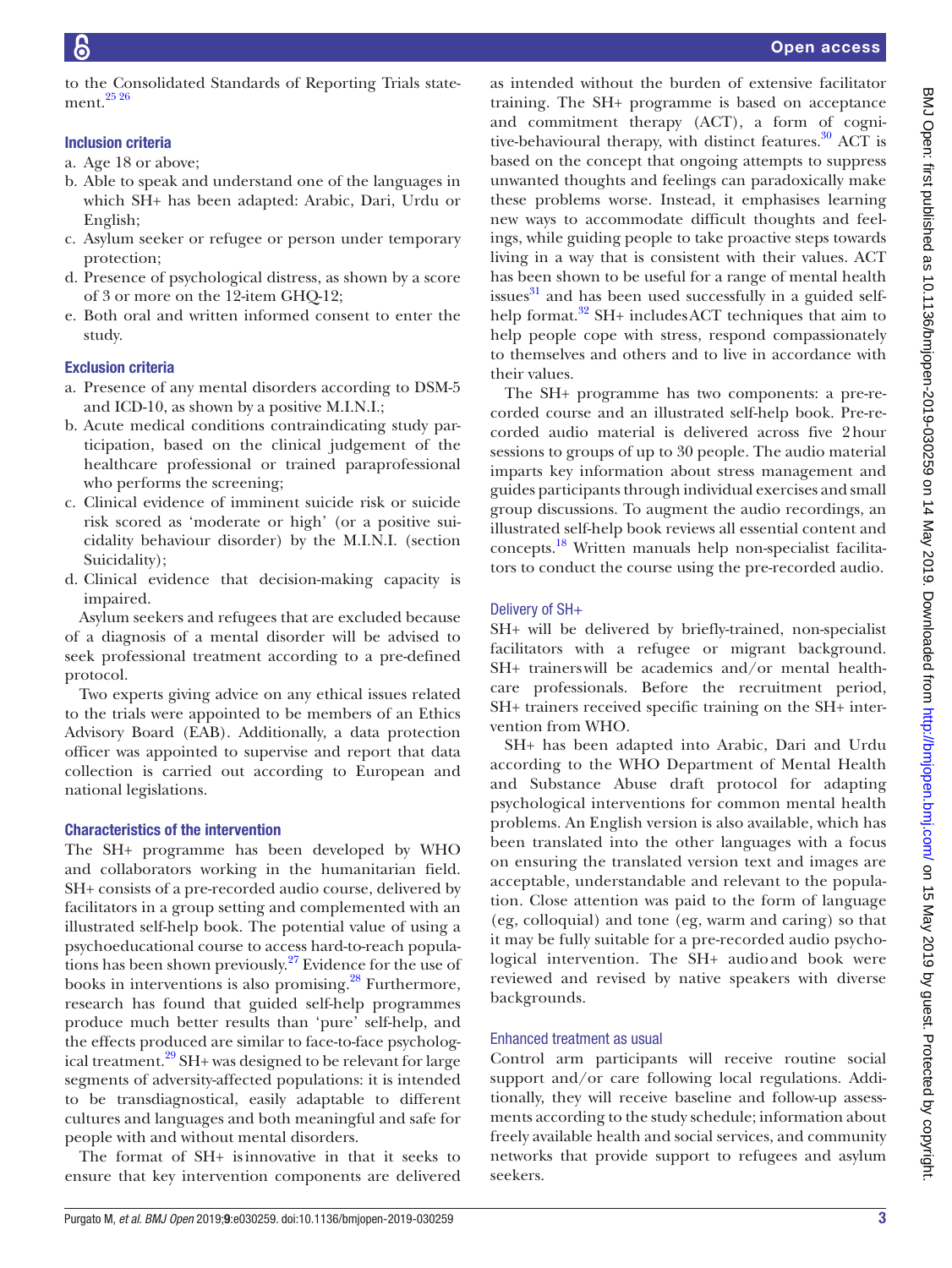# <span id="page-3-0"></span>Table 1 Outcome measures and time points

| Concept                                          | <b>Screening</b>           | <b>Baseline</b>                                 | Post-<br>intervention                      | 6 month follow-<br>up                      | 12 month follow-<br>up                  |
|--------------------------------------------------|----------------------------|-------------------------------------------------|--------------------------------------------|--------------------------------------------|-----------------------------------------|
|                                                  |                            | Informed consent Informed consent Randomisation |                                            |                                            |                                         |
| <b>Mental capacity</b>                           | Mental capacity<br>form    | Mental capacity<br>form                         | Mental capacity<br>form                    | Mental capacity<br>form                    | Mental capacity<br>form                 |
| <b>Psychological</b><br>distress                 | <b>GHQ-12</b>              |                                                 | <b>GHO-12</b>                              | <b>GHQ-12</b>                              | <b>GHQ-12</b>                           |
| <b>Psychiatric</b><br>diagnosis                  | M.I.N.I.                   |                                                 | M.I.N.I.                                   | M.I.N.I.                                   | M.I.N.I.                                |
| Socio-<br>demographical<br>and migration<br>data |                            | <b>Recruitment form</b>                         |                                            |                                            |                                         |
| <b>Symptoms of</b><br><b>PTSD</b>                |                            | PCL-5                                           | PCL-5                                      | PCL-5                                      | PCL-5                                   |
| <b>Depressive</b><br>symptoms                    |                            | PHQ-9                                           | PHQ-9                                      | PHQ-9                                      | PHQ-9                                   |
| <b>Adverse life</b><br>events                    |                            | HTQ-Part A/1                                    |                                            |                                            |                                         |
| Subjective well-<br>being                        |                            | WHO-5<br>Well-being index                       | WHO-5                                      | WHO-5<br>Well-being index Well-being index | WHO-5<br>Well-being index               |
| <b>Health-related</b><br>quality of life         |                            | <b>EQ-5D-3L</b>                                 |                                            | EQ-5D-3L                                   | <b>EQ-5D-3L</b>                         |
| Self-defined<br>psychosocial<br>goals            |                            | <b>PSYCHLOPS</b><br>(pre-int. version)          | <b>PSYCHLOPS</b><br>(post-int.<br>version) | <b>PSYCHLOPS</b><br>(post-int. version)    | <b>PSYCHLOPS</b><br>(post-int. version) |
| <b>Post migration</b><br>stress difficulties     |                            |                                                 | <b>PMLD</b>                                | <b>PMLD</b>                                | <b>PMLD</b>                             |
| Psychological<br>functioning                     |                            | WHODAS 2.0                                      | WHODAS 2.0                                 | WHODAS 2.0                                 | <b>WHODAS 2.0</b>                       |
| Cost-<br>effectiveness                           |                            | <b>CSSRI-EU</b>                                 |                                            | <b>CSSRI-EU</b>                            | <b>CSSRI-EU</b>                         |
| <b>Adverse events</b>                            | <b>Adverse events form</b> |                                                 |                                            |                                            |                                         |

CSSRI-EU, Client Socio-Demographic and Service Receipt Inventory, European Version; DSM-5, Diagnostic and Statistical Manual of Mental Disorders, fifth edition; GHQ-12, General Health Questionnaire-12 items; HTQ, Harvard Trauma Questionnaire; int., intervention; MINI, Mini International Neuropsychiatric Interview; PCL-5, PTSD Checklist for DSM-5; PHQ-9, Patient Health Questionnaire–9 items; PMLD, post-migration living difficulties; PSYCHLOPS, Psychological Outcome Profiles Instrument; PTSD, Post-Traumatic Stress Disorder; WHO-5, World Health Organization–5 items; EQ-5D-3L, Three-level version of EuroQol Group; WHODAS, World Health Organization Disability Assessment Schedule.

# Primary and secondary outcomes

Outcome measures and time points are detailed in [table](#page-3-0) 1. The primary outcome will be the incidence of any mental disorders measured by the M.I.N.I. at 6 month follow-up. All other measures will be secondary outcomes.

# Randomisation

Randomisation will occur at the individual level and will be stratified by each recruiting centre. To avoid contamination, only one person per household will be randomised. Randomisation will be centralised and coordinated by the WHO Collaborating Centre of the University of Verona. Eligible participants will be randomly assigned to one of the two groups with an equal probability of assignment to each group (allocation ratio 1:1). The randomisation

schedule will be generated using the web-based soft-ware Castor Electronic Data Capture.<sup>[33](#page-7-19)</sup> This electronic tool employs a variable block randomisation method, in order to allocate groups randomly permuted in blocks of unequal size. The site investigators will not know the block size and will not be able to access the randomisation list. The randomisation list will be accessible only to the data manager. In addition, the web-based software will allow random allocation only after the main information on the enrolled participant is entered, on verification of the inclusion criteria. After random allocation, the software will produce a unique identification number for each participant. In accordance with the Declaration of Helsinki, $34$  the participants' confidentiality will be preserved at all times and the contents of the recruitment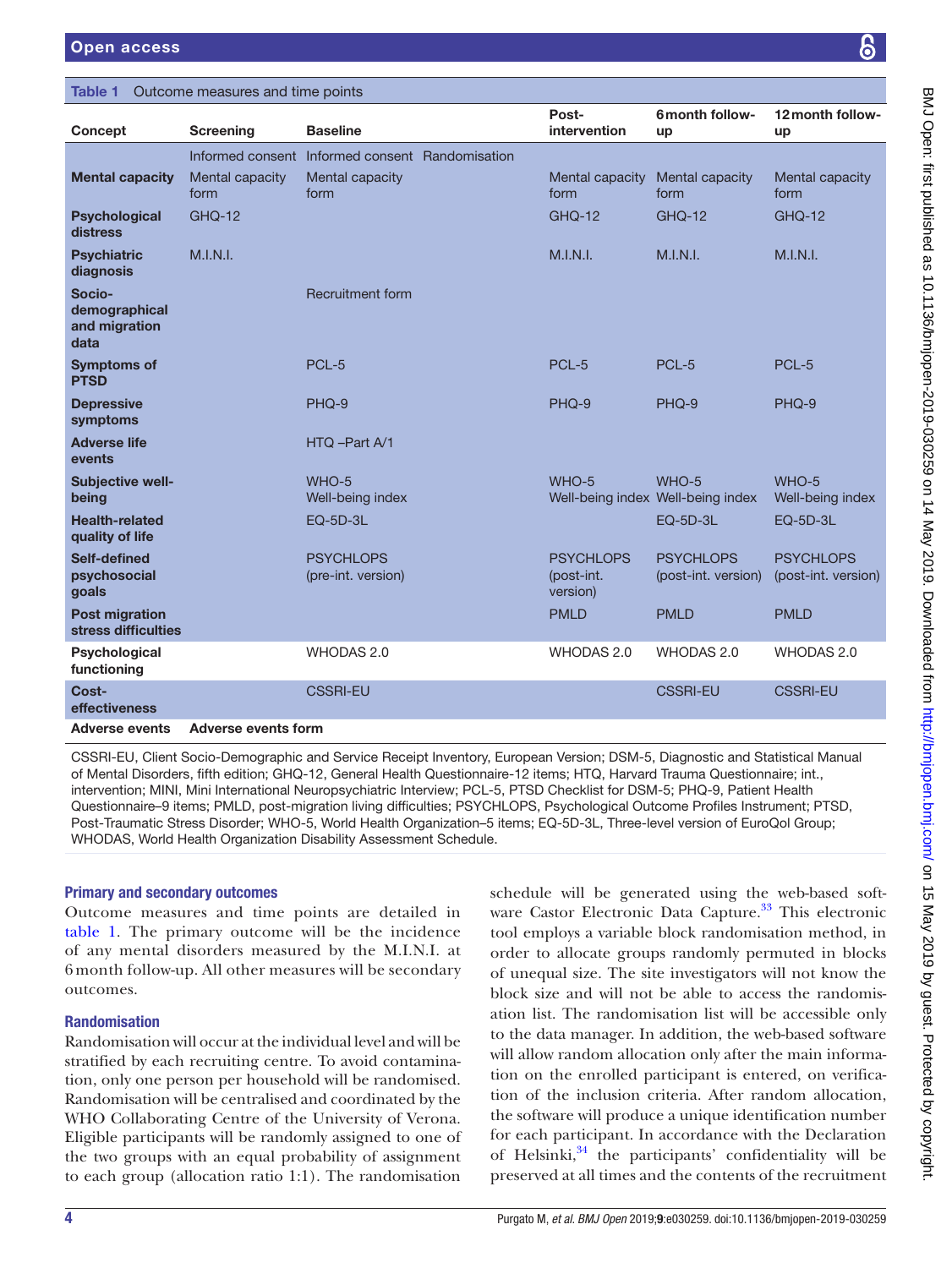and follow-up forms will not be disclosed to any third party.

## **Masking**

Masking participants and facilitators about the intervention status will be impossible, due to the nature of the intervention. However, investigators evaluating primary and secondary outcomes post-intervention and at 6 and 12month follow-up, and the statistician performing all analyses, will be masked to the participants' allocation status. Healthcare professionals and cultural mediators involved in the assessments will be instructed on how to perform follow-up assessments in order to preserve effective masking.

#### Sample size and power calculations

On the basis of data extrapolated from prevention trials, an event rate (diagnosis of any mental disorders) of around 15% at 6 months (primary outcome) is expected. $35\frac{36}{10}$  However, these prevention trials were conducted in unselected populations that were not exposed to migration stressors. By contrast, refugees and asylum seekers are exposed to stressors that are associated with increased rates of mental disorders.<sup>[8](#page-7-5)</sup> On these grounds, we anticipate an incidence rate of mental disorders of 25% at 6 months in this population. It is hypothesised that the provision of the SH+ programmewill show a clinically significant advantage by producing a between-groups absolute difference of 10%. A sample size of 500 participants per trial, achieves 80% power for a 0.05 level of significance between the two proportions of people diagnosed with mental disorders at 6 months. Assuming that a relevant proportion of asylum seekers and refugees might be lost at study endpoint (due to the specific characteristics of this population), the final sample size will be of 600 participants (300 in each group) for the European trial and 600 participants (300 in each group) for the Turkish trial. We anticipate that we will screen around 1800 to 2000 people to have 600 eligible participants.

#### Adverse events reporting

Serious adverse events and other adverse events reported spontaneously by the participants or observed by the research staff will be recorded on a specifically developed form. Data on the relationship with the study intervention, the action taken regarding intervention and the outcome of the adverse event, will be collected. An event is considered a potential adverse reaction if it is an undesirable experience occurring to a participant during the study, whether or not it is considered related to the research procedure. This definition includes all aspects of mental health and psychological functioning, but also any other undesirable experiences. The EAB will review spontaneously reported serious adverse reactions (eg, suicide attempts) within 48 hours, while

general adverse reactions will be reviewed by the EAB in regular meetings.

# Data management and statistical analysis Statistical analysis *General approach*

The statistical analysis will be masked. All analyses will be performed using Stata/SE, Release 14.2.

Two data locks will occur during the study. The first will happen 6 months after the end of the 12month enrolment period, when information on the primary outcome and on short-term secondary outcomes will be available for all the participants. The second will happen 12 months after the end of the 12month enrolment period. All primary and secondary analyses will be performed on an intention-to-treat (ITT) basis. The ITT population will consist of all participants randomly assigned to the competing intervention strategies, and with data on the baseline assessment available. In order to check the robustness of results, the primary outcome will be additionally analysed using a per protocol (PP) approach, that will include only SH+ participantswho attended at least three sessions. The analysis of the PP population will be used for confirmatory purposes only. If less than 5% of participants do not receive the allocated intervention according to the study protocol, the PP analysis will not be performed. All analyses reaching statistical significance will be replicated for each recruiting centre and for each target language separately.

#### *Analysis of the primary outcome*

The proportion of participants with a diagnosis of any mental disorders at 6months follow-up will be compared between the two groups using a chi-square test (primary analysis). A multivariate analysis (secondary analysis) will be performed through a Poisson regression model, with robust error variance, $34$  to estimate relative risks directly and to explore the potential confounding effect of prognostic factors, and the interactions with treatment.

#### *Analysis of the secondary outcomes*

The proportion of participants with a diagnosis of any mental disorder post-intervention and at 12months of follow-up will be compared between the two groups using a X<sup>2</sup> test. A multivariate analysis will be performed using a Poisson regression model, with a robust error variance, to estimate relative risks directly and to explore the potential confounding effect of prognostic factors, and the interactions with treatment.<sup>[37](#page-8-0)</sup>

# *Analysis of GHQ-12, WHODAS 2.0, PHQ-9, WHO-5 Well-being index, PSYCHLOPS, PCL-5*

For each questionnaire, in case of missing items, the corrected item mean substitution method, $38$  will be used (ie, the item mean across participants weighted by the subject's mean of completed items), using information from subjects belonging to the same treatment arm for the same follow-up time. The hypothesis that the experimental intervention has no effect on GHQ-12, World Health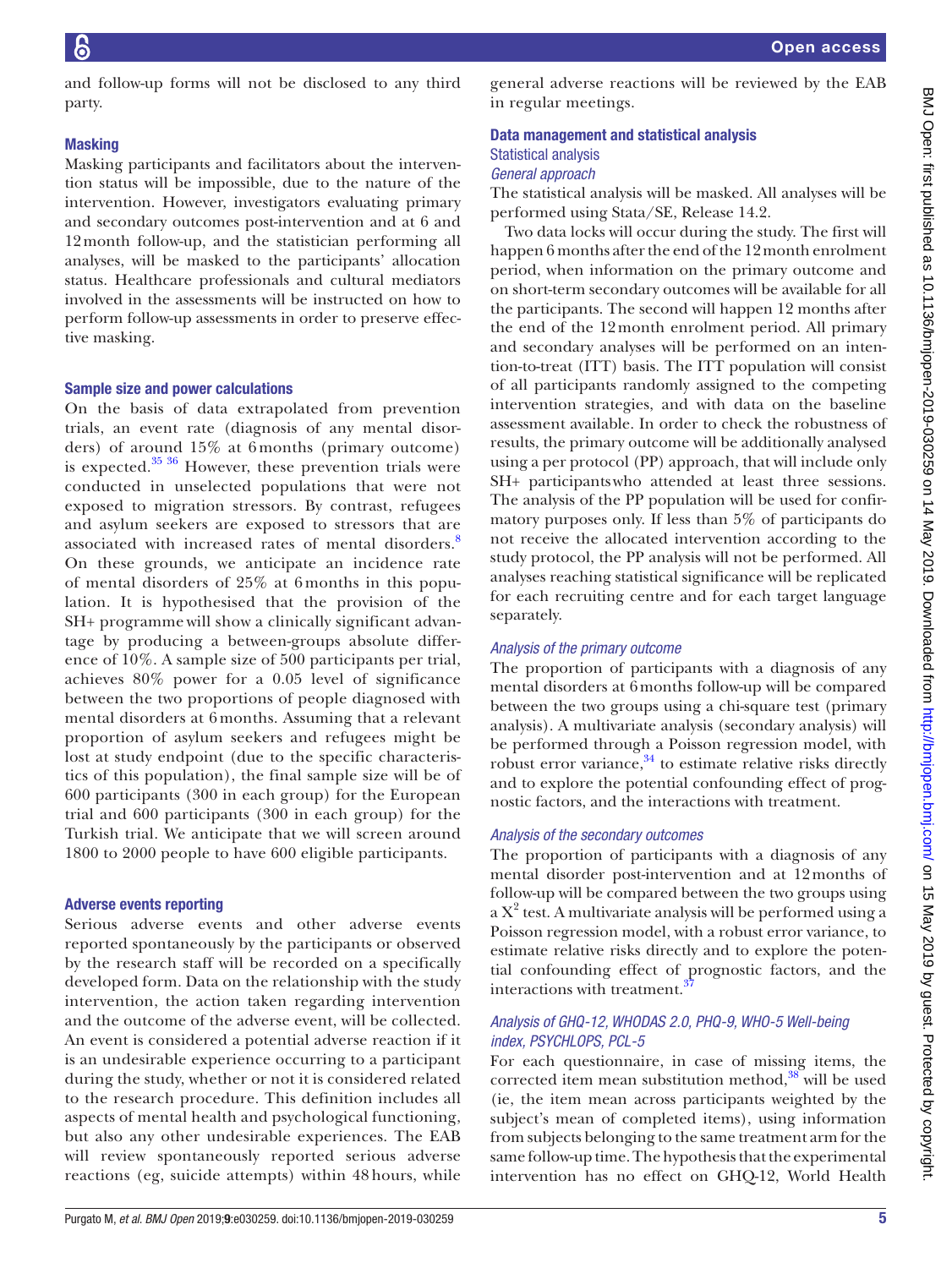Organisation Disability Assessment Schedule (WHODAS) 2.0, Patient Health Questionnaire–9 items (PHQ-9), WHO-5 Well-being index, Psychological Outcome Profiles Instrument (PSYCHLOPS), PTSD Checklist for DSM-5 (PCL-5) scores will be tested by performing seemingly unrelated regression, $39$  for each time point, controlling for baseline values. In case of joint statistical significance of the coefficients related to treatment status, the effect of treatment on each score will be evaluated through a mixed analysis of covariance (ANCOVA), controlling for the value at baseline. After the last data lock, ANCOVA with robust standard errors will be performed for each scale, using the values at post-intervention, and at 6 and 12months follow-up, controlling for the value at baseline. In case of joint statistical significance of the coefficients related to treatment status, the analysis will be repeated for each outcome/time combination. Such approaches (assessing the global significance of all time locks for each scale, without imputing missing values) will allow to have a robustness check to results obtained after each time point. As a further sensitivity check, multivariate analyses will be performed for each scale to take confounding factors into account, again including the baseline value as a covariate.

The proportion of participants leaving the study early will be compared between the two groups using a  $X^2$  test (or the Fisher exact test, where appropriate). A multivariate analysis will be performed using a Poisson regression model, with a robust error variance, to estimate relative risks directly and to explore the potential confounding effect of prognostic factors, and the interactions with treatment.<sup>3</sup>

# Cost-effectiveness analysis

Incremental cost-effectiveness analyses (ICEA) will be conducted from the health and social care system perspective and from the societal perspective by means of the net-benefit approach. $40$  For the five European countries the ICEA will be conducted from the perspective of the UK healthcare system and for Turkey from the perspective of the Turkish healthcare system. Direct costs including formal medical and psychiatric healthcare, psychosocial care, legal services and informal services will be used for ICEA from the health and social care system (payer) perspective. Total costs will be used for ICEA from the societal perspective. Comprehensive use of annual health and social care resources will be assessed by means of completing the adapted Client Socio-Demographic and Service Receipt Inventory, European Version. Information on the unit-costs of the used services for the European countries will be gained by the cost compilation for the UK health and social care system.[41](#page-8-4) For Turkey, price lists and other sources will be used to identify unit costs. Costs of informal services will be estimated for both studies on the basis of average salaries per hour. Total direct costs of service use will be calculated by multiplying service units with unit costs. Annual total costs of mental illness will be

estimated on the basis of two retrospective assessments of 6month service use at 6 and 12 month follow-up. Productivity losses will be estimated for participants with work permissions by means of the human capital approach $42$ on the basis of group-specific average salaries. Costs for the European countries will be calculated in 2017 UK £. Costs for Turkey will be calculated in Turkish Lira. Total costs of health and social care service use will be investigated with regard to the cost driving effects of asylum seekers and refugees characteristics and the impact of different levels of coverage, different macroeconomical, social and healthcare indicators by estimating regression based cost functions.[43](#page-8-6) Incremental net monetary benefit (NMB) will be computed by regressing the NMB on study group.<sup>[44](#page-8-7)</sup> Results of ICEA for the European countries will be interpreted according to UK marginal willingness to pay (MWTP) thresholds recommended by the National Institute for Health and Care Excellence (NICE).[45](#page-8-8) Results for Turkey will be interpreted according to the three times gross domestic product per capita threshold $46$ and alternatively by country-specific thresholds provided by Woods *et al.*<sup>47</sup> For international comparison all cost data and results of ICEA will be converted into  $\epsilon$  and US\$ adjusted for power purchasing parities.

# Patient and public involvement

Participants have not been involved in the design of the study. However, SH+ facilitators delivering the intervention will be refugees or community members with a refugee or migrant background or with the same/similar culture of participants. They will have some prior experience in health or social or community work or volunteering. The choice of asylum seekers' and refugees' country of origin was made in accordance with a situational analysis on size of refugee populations within European countries and Turkey, as well as feasibility issues.

# Ethics and dissemination

It is essential to conduct this research because rigorous evidence needs to be collected on the effectiveness of the SH+ intervention, which has been specifically developed for vulnerable populations. Additionally, it will provide valuable information about optimal adaptation strategies and aspects to consider when scaling up the intervention in diverse contexts.

The trials will be conducted according to globally accepted standards of good clinical practice (as defined in the ICH E6 Guideline for Good Clinical Practice, 1 May 1996), in agreement with the Declaration of Helsinki and in keeping with local regulations.

Dissemination includes a publication plan agreed by all members of the consortium that regulates academic articles and conference presentations. On the basis of positive results from research trials of SH+, the SH+ packagewill be disseminated by WHO in multiple languages. Any protocol modifications will be submitted to local Ethics Committess for approval.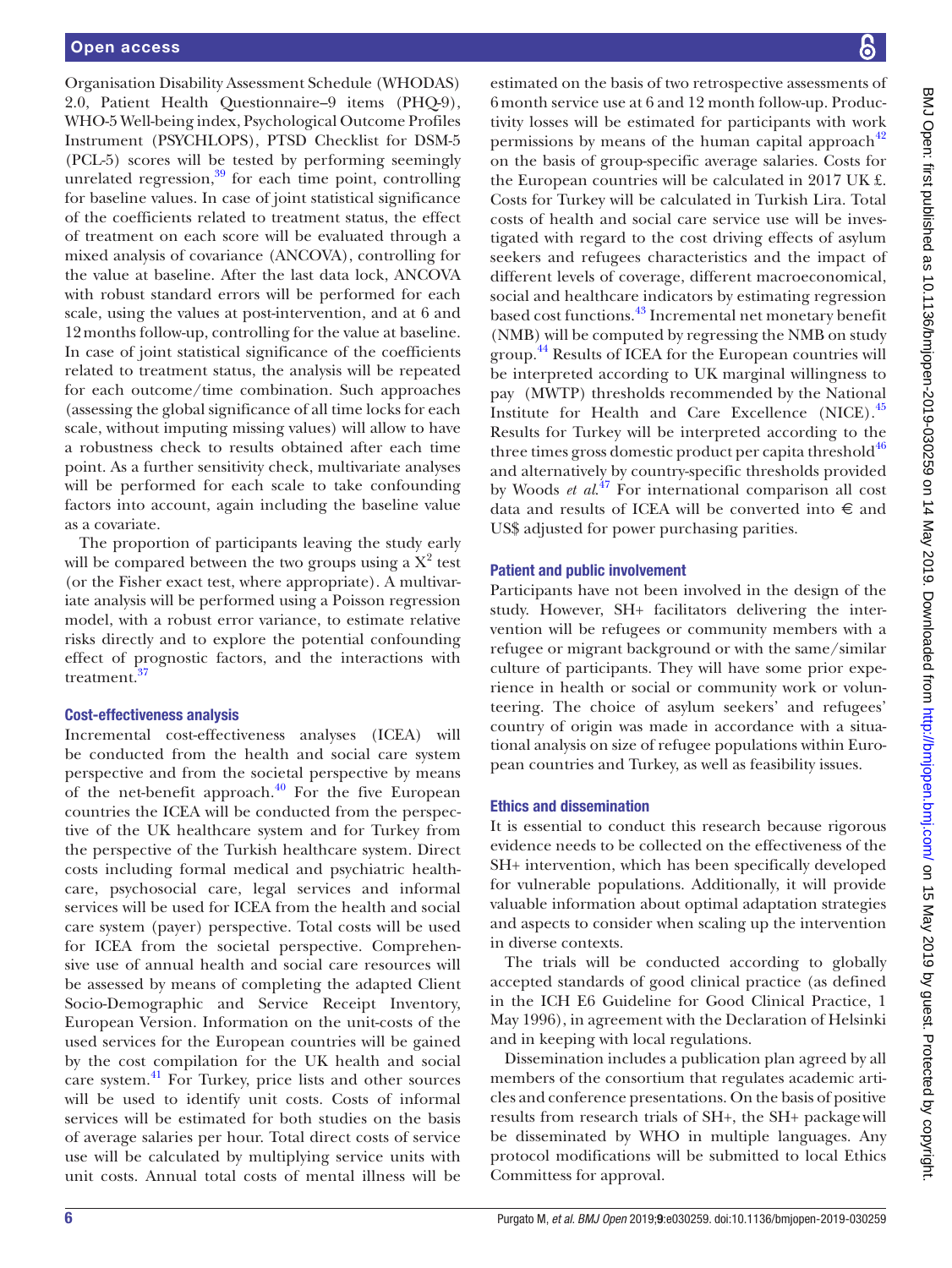# **DISCUSSION**

This article presents the main characteristics of two RCTs, which will assess the effectiveness and cost-effectiveness of a low-intensity self-help intervention to prevent mental disorders among distressed refugees and asylum seekers. The concept of low-intensity implies that fewer resources are used than in more complex, conventional psychosocial treatments. SH+ may be delivered by facilitators without formal mental health professional training, employs low-cost technologies, such as audio recordings and an illustrated book, has only five sessions and may be delivered to groups of up to 30 participants. The group setting has the advantage of being scalable and optimising resource use, but it has limited scope for in-depth work with individuals, and participants exposed to traumatic experiences might be concerned about interacting with others in a group space.

If positive results from these trials are achieved, WHO may adopt and disseminate SH+ as a preventive intervention in multiple languages.

A number of characteristics of the design of these two trials may hamper or facilitate their implementation. First, the study was designed as two trials with an almost identical design, with one conducted in European countries and one in Turkey. We reasoned that even though the population that will be recruited in Turkey shares important characteristics with the population in European countries, in terms of pre-migration, migration and post migration stressors,  $59\frac{48}{18}$  the resettlement context is likely to be different. This may be relevant for a number of aspects, including the definition of the control group, which receives treatment as usual enhanced by referral mechanisms to social organisations and healthcare facilities. While these mechanisms may show some similarities across different European countries, the same may not apply for Turkey. The resettlement context may additionally be relevant for the capacity of research staff to follow participants, as this aspect may be substantially affected by the mobility of the population under study.

Second, a focus on prevention, rather than treatment, is challenging. In practical terms, it means recruiting participants showing some psychological distress but not a mental disorder. This may represent an obstacle to recruitment, as at study entry the administration of the M.I.N.I., which is of paramount relevance to exclude those with a disorder, requires time and training. Additionally, since participants who screen positive cannot be included, we anticipate the need to screen hundreds of potential participants to reach the target sample size. Another aspect related to the recruitment of participants without a disorder is that those eligible for inclusion will clearly be less distressed as compared with those suffering from a mental disorder. Therefore, eligible participants may be less likely to agree to be included, as they may feel that dealing with their psychological distress may not be as relevant as dealing with other social or health aspects. Participants with a mental disorder, by contrast, may recognise that dealing with psychological problems

is a high priority and a pre-requisite for optimal social functioning. This may be another obstacle for effective recruitment.

Despite these potential challenges, establishing the effectiveness of preventive psychosocial interventions is a public health priority, as it may help large population groups over short periods of time. Preventive psychosocial interventions must be feasible, sustainable and cost-effective. SH+, which is based on self-help approaches, may have particular advantages for populations with limited access to social and healthcare services, and with high levels of need.

# **CONCLUSION**

This project aims to generate a strong evidence-base for preventative aspects of SH+, and to create a scientific framework for adapting and equipping social and healthcare systems in countries inside and outside Europe with such a low intensity intervention. The delivery format of SH+ isinnovative, as it requires a short training of non-professional facilitators, and reduced supervision, and fidelity is assured by the pre-recorded audio and the book. Moreover, the intervention has been culturally adapted according to a WHO protocol and cultural adaptation will be extended to other population groups after publication of the SH+ programme.

#### Author affiliations

<sup>1</sup>Department of Neurosciences, Biomedicine and Movement Sciences, University of Verona, Verona, Italy

<sup>2</sup> Cochrane Global Mental Health, Verona, Italy

<sup>3</sup>Department of Mental Health & Substance Abuse, World Health Organisation, Geneve, Switzerland

4 Istanbul Sehir Universitesi, Istanbul, Turkey

5 Department of Psychology, Istanbul Sehir Universitesi, Istanbul, Turkey

<sup>6</sup>Department of Nursing Science, University of Turku, Turku, Finland

<sup>7</sup>Department of Psychiatry and Psychotherapy, Medical University of Vienna, Wien, Austria

<sup>8</sup> Health Sciences, University of York, York, UK

<sup>9</sup>Department of Human Neurosciences, University of Rome La Sapienza, Roma, Lazio, Italy

<sup>10</sup>IFRC Reference Centre for Psychosocial Support, Danish Red Cross, Copenhagen, Denmark

<sup>11</sup>University of York, York, UK

<sup>12</sup>Department of Health Sciences, University of York, York, UK

<sup>13</sup>Department of Psychiatry II, Ulm University, Ulm, Germany

<sup>14</sup>Department of Nursing Science, Turun Yliopisto, Turku, Finland

<sup>15</sup>Institute of Life and Human Sciences, University of Liverpool, Liverpool, UK

<sup>16</sup>Vrije Universiteit Amsterdam, Amsterdam, The Netherlands <sup>17</sup>Trauma and Disaster Mental Health, Istanbul Bilgi Universitesi, Istanbul, Turkey

<sup>18</sup>School of Nursing, Hong Kong Polytechnic University, Kowloon, Hong Kong

<sup>19</sup>Department of Psychiatry and Psychotherapy, Division of Social Psychiatry, Medical University of Vienna, Vienna, Austria

<sup>20</sup>Department of Clinical Psychology, VU University Amsterdam, Amsterdam, The **Netherlands** 

<sup>21</sup> Department of Mental Health and Substance Dependence, World Health Organisation, Geneva, Switzerland

Acknowledgements Ethics Advisory Board members: Anna Chiumento, Stefan Weinmann

Contributors The study was conceived and designed by MvO and CB. MP and CB drafted the manuscript. CA, TA, KC, MN, GO, FT, GT and MvO contributed to the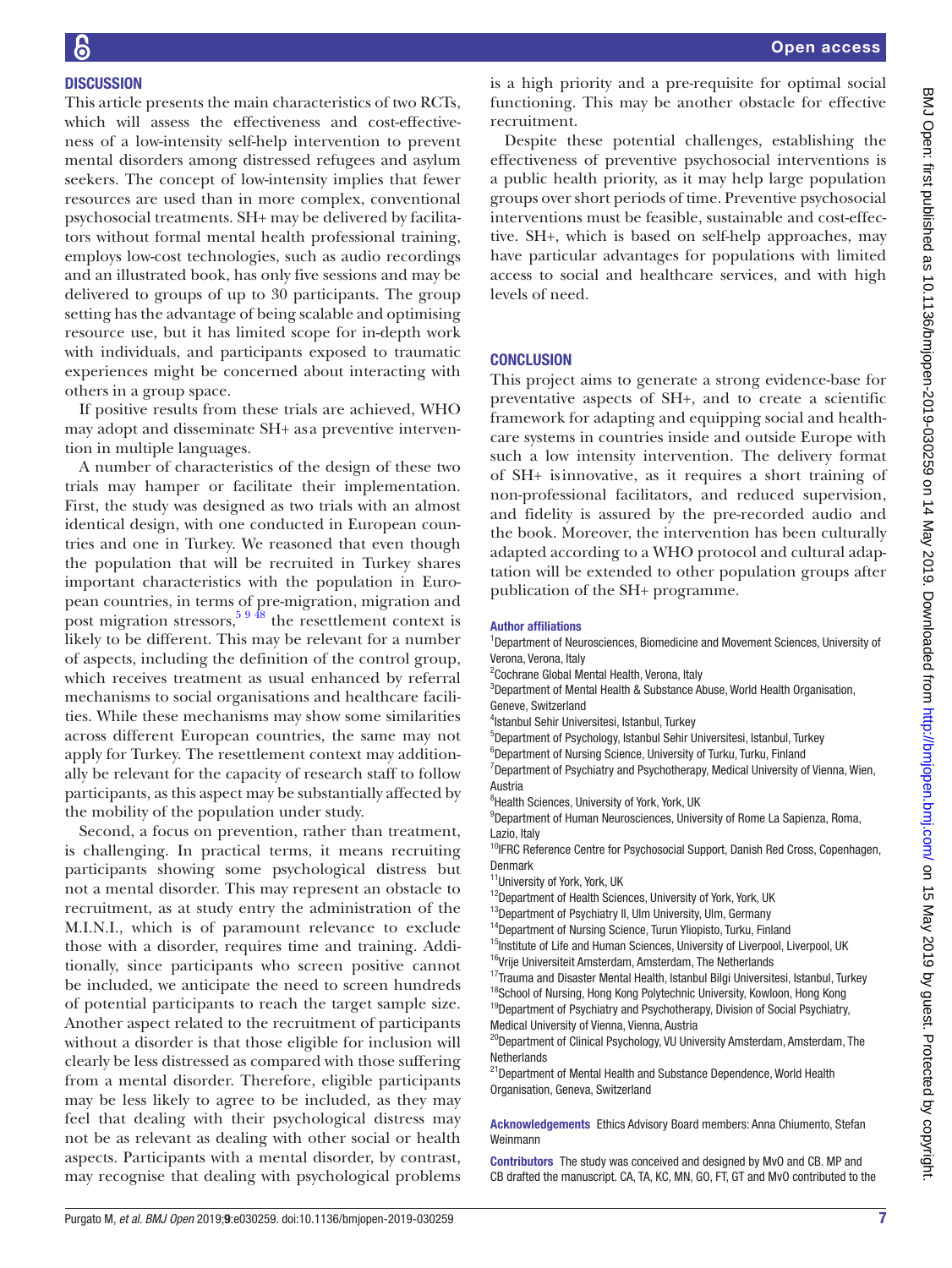study design and commenting/editing the manuscript drafts, SA, MA, JB, DB, MB, MBirth, RC, SE, LJH, PH, ZI, RK, MK, TL, DP, MP, MS, LT, EU, MV, JW, RW, EZ, PC provided comments/revisions to the manuscript drafts.

Funding This work is supported by the European Commission, grant agreement n. 779255 "RE-DEFINE: Refugee Emergency: DEFining and Implementing Novel Evidence-based psychosocial interventions". The funder had no role in study design, and will have no role in data management, analysis, interpretation of data, writing the report and the decision to submit the report for publication nor ultimate authority over any of the listed activities. EU will have the possibility to audit the financial project management, while for the scientific part deliverables and milestones are being provided to the EU according to the grant agreement.

Disclaimer The authors alone are responsible for the views expressed in this article and they do not necessarily represent the views, decisions or policies of the institutions with which they are affiliated.

#### Competing interests None declared.

Patient consent for publication Not required.

Ethics approval The study protocols have been approved by: Local Ethics Committees and WHO ERC: Verona: Comitato Etico per la Sperimentazione Clinica delle province di Verona e Rovigo; Approval ID 1682CESC Ulm: Furdie Ethikkommission der Universitat Ulm; Approval ID 93/18 Vienna: Ethik Kommission, University of Vienna; Approval ID 1199/2018 Liverpool: Central University Research Ethics Committee B; Approval ID 3198 York: Health Sciences Research Governance Committee; Approval 16-03-2018 Turku: Varsinais-Suomen sairaanhoitopiirin kuntayhtymä Eettinen toimikunta; Approval ID 19/1801/2018 Istanbul: Istanbul Sehir Universitesi; Approval 8-03-2018 WHO: WHO ERC Ethics Committee Approval ID: ERC.0003021

Provenance and peer review Not commissioned; peer reviewed for ethical and funding approval prior to submission.

Open access This is an open access article distributed in accordance with the Creative Commons Attribution 4.0 Unported (CC BY 4.0) license, which permits others to copy, redistribute, remix, transform and build upon this work for any purpose, provided the original work is properly cited, a link to the licence is given, and indication of whether changes were made. See: [https://creativecommons.org/](https://creativecommons.org/licenses/by/4.0/) [licenses/by/4.0/.](https://creativecommons.org/licenses/by/4.0/)

#### **REFERENCES**

- <span id="page-7-0"></span>1. UNHCR. Global trends. Forced displacement in 2017. [https://www.](https://www.unhcr.org/globaltrends2017/) [unhcr.org/globaltrends2017/](https://www.unhcr.org/globaltrends2017/) (Accessed 6 Mar 2019).
- 2. UNHCR. Global trends. Forced displacement in 2015. [https://www.](https://www.unhcr.org/statistics/unhcrstats/576408cd7/unhcr-global-trends-2015.html) [unhcr.org/statistics/unhcrstats/576408cd7/unhcr-global-trends-2015.](https://www.unhcr.org/statistics/unhcrstats/576408cd7/unhcr-global-trends-2015.html) [html](https://www.unhcr.org/statistics/unhcrstats/576408cd7/unhcr-global-trends-2015.html) (Accessed 6 Mar 2019).
- 3. UNHCR. Global trends. Forced displacement in 2016. [https://www.](https://www.unhcr.org/statistics/unhcrstats/5943e8a34/global-trends-forced-displacement-2016.html) [unhcr.org/statistics/unhcrstats/5943e8a34/global-trends-forced](https://www.unhcr.org/statistics/unhcrstats/5943e8a34/global-trends-forced-displacement-2016.html)[displacement-2016.html](https://www.unhcr.org/statistics/unhcrstats/5943e8a34/global-trends-forced-displacement-2016.html) (Accessed 6 Mar 2019).
- <span id="page-7-1"></span>4. Wells R, Steel Z, Abo-Hilal M, *et al*. Psychosocial concerns reported by Syrian refugees living in Jordan: systematic review of unpublished needs assessments. *[Br J Psychiatry](http://dx.doi.org/10.1192/bjp.bp.115.165084)* 2016;209:99–106.
- <span id="page-7-22"></span>5. Kirmayer LJ, Narasiah L, Munoz M, *et al*. Common mental health problems in immigrants and refugees: general approach in primary care. *[CMAJ](http://dx.doi.org/10.1503/cmaj.090292)* 2011;183:E959–67.
- <span id="page-7-2"></span>6. Miller KE, Rasmussen A. The mental health of civilians displaced by armed conflict: an ecological model of refugee distress. *[Epidemiol](http://dx.doi.org/10.1017/S2045796016000172)  [Psychiatr Sci](http://dx.doi.org/10.1017/S2045796016000172)* 2017;26:129–38.
- 7. World Health Organization Regional Office for Europe. *Mental health promotion and mental health care in refugees and migrants. Technical guidance*. Copenhagen: WHO, 2018.
- <span id="page-7-5"></span>8. Priebe S DG. *Public health aspects of mental health among migrants and refugees: a review of the evidence on mental health care for refugees, asylum seekers and irregular migrants in the WHO European Region*, 2016.
- 9. Miller KE, Rasmussen A. War exposure, daily stressors, and mental health in conflict and post-conflict settings: bridging the divide between trauma-focused and psychosocial frameworks. *[Soc Sci](http://dx.doi.org/10.1016/j.socscimed.2009.09.029)  [Med](http://dx.doi.org/10.1016/j.socscimed.2009.09.029)* 2010;70:7–16.
- <span id="page-7-3"></span>10. Alemi Q, Stempel C. Discrimination and distress among Afghan refugees in northern California: The moderating role of pre- and postmigration factors. *[PLoS One](http://dx.doi.org/10.1371/journal.pone.0196822)* 2018;13:e0196822.
- 11. Purgato M, Tol WA, Bass JK. An ecological model for refugee mental health: implications for research. *[Epidemiol Psychiatr Sci](http://dx.doi.org/10.1017/S204579601600069X)* 2017;26:1–3.
- <span id="page-7-4"></span>12. Turrini G, Purgato M, Ballette F, *et al*. Common mental disorders in asylum seekers and refugees: umbrella review of prevalence and intervention studies. *[Int J Ment Health Syst](http://dx.doi.org/10.1186/s13033-017-0156-0)* 2017;11:51.
- 13. Zhong BL, Liu TB, Chan SSM, *et al*. Common mental health problems in rural-to-urban migrant workers in Shenzhen, China: prevalence and risk factors. *[Epidemiol Psychiatr Sci](http://dx.doi.org/10.1017/S2045796016001141)* 2018;27:256–65.
- 14. Nosè M, Ballette F, Bighelli I, *et al*. Psychosocial interventions for post-traumatic stress disorder in refugees and asylum seekers resettled in high-income countries: Systematic review and metaanalysis. *[PLoS One](http://dx.doi.org/10.1371/journal.pone.0171030)* 2017;12:e0171030.
- 15. Giacco D, Laxhman N, Priebe S. Prevalence of and risk factors for mental disorders in refugees. *[Semin Cell Dev Biol](http://dx.doi.org/10.1016/j.semcdb.2017.11.030)* 2018;77:144–52.
- 16. Giacco D, Priebe S. Mental health care for adult refugees in highincome countries. *Epidemiol Psychiatr Sci* 2017:1–8.
- 17. Turrini G, Purgato M, Acarturk C, *et al*. Efficacy and acceptability of psychosocial interventions in asylum seekers and refugees: systematic review and meta-analysis. *[Epidemiol Psychiatr Sci](http://dx.doi.org/10.1017/S2045796019000027)* 2019:1–13.
- <span id="page-7-6"></span>18. Epping-Jordan JE, Harris R, Brown FL, *et al*. Self-Help Plus (SH+): a new WHO stress management package. *[World Psychiatry](http://dx.doi.org/10.1002/wps.20355)* 2016;15:295–6.
- <span id="page-7-7"></span>19. Tol WA, Augustinavicius J, Carswell K, *et al*. Translation, adaptation, and pilot of a guided self-help intervention to reduce psychological distress in South Sudanese refugees in Uganda. *[Glob Ment Health](http://dx.doi.org/10.1017/gmh.2018.14)* 2018;5:e25.
- 20. Tol WA, Augustinavicius J, Carswell K, *et al*. Feasibility of a guided self-help intervention to reduce psychological distress in South Sudanese refugee women in Uganda. *[World Psychiatry](http://dx.doi.org/10.1002/wps.20537)* 2018;17:234–5.
- <span id="page-7-8"></span>21. Goldberg DP, Blackwell B. Psychiatric illness in general practice. A detailed study using a new method of case identification. *[Br Med J](http://dx.doi.org/10.1136/bmj.2.5707.439)* 1970;1:439–43.
- <span id="page-7-9"></span>22. Sheehan DV, Lecrubier Y, Sheehan KH, *et al*. The Mini-International Neuropsychiatric Interview (M.I.N.I.): the development and validation of a structured diagnostic psychiatric interview for DSM-IV and ICD-10. *[J Clin Psychiatry](http://www.ncbi.nlm.nih.gov/pubmed/9881538)* 1998;59(Suppl 20):22–33.
- <span id="page-7-10"></span>23. American Psychiatric Association. *The Diagnostic and Statistical Manual of Mental Disorders*. 5th edn; DSM–5. Washington DC: American Psychiatric Association, 2013.
- <span id="page-7-11"></span>24. World Health Organization. *The ICD-10 Classification of mental and behavioural disorders: clinical descriptions and diagnostic guidelines*. Geneva: WHO, 1992.
- <span id="page-7-12"></span>25. Begg C, Cho M, Eastwood S, *et al*. Improving the quality of reporting of randomized controlled trials. The CONSORT statement. *[JAMA](http://www.ncbi.nlm.nih.gov/pubmed/8773637)* 1996;276:637–9.
- 26. Schulz KF, Altman DG, Moher D. CONSORT 2010 statement: Updated guidelines for reporting parallel group randomised trials. *[J](http://dx.doi.org/10.4103/0976-500X.72352)  [Pharmacol Pharmacother](http://dx.doi.org/10.4103/0976-500X.72352)* 2010;1:100–7.
- <span id="page-7-13"></span>27. Cuijpers P, Muñoz RF, Clarke GN, *et al*. Psychoeducational treatment and prevention of depression: the "Coping with Depression" course thirty years later. *[Clin Psychol Rev](http://dx.doi.org/10.1016/j.cpr.2009.04.005)* 2009;29:449–58.
- <span id="page-7-14"></span>28. den Boer PC, Wiersma D, Van den Bosch RJ. Why is self-help neglected in the treatment of emotional disorders? A meta-analysis. *[Psychol Med](http://dx.doi.org/10.1017/S003329170300179X)* 2004;34:959–71.
- <span id="page-7-15"></span>29. World Health Organization, Geneva. *Intervention Guide for Mental, Neurological and Substance Use Disorders in Non-Specialized Health Settings: Mental Health Gap Action Programme (mhGAP)*. Geneva: WHO, 2010.
- <span id="page-7-16"></span>30. Hayes SC, Levin ME, Plumb-Vilardaga J, *et al*. Acceptance and commitment therapy and contextual behavioral science: examining the progress of a distinctive model of behavioral and cognitive therapy. *[Behav Ther](http://dx.doi.org/10.1016/j.beth.2009.08.002)* 2013;44:180–98.
- <span id="page-7-17"></span>31. A-Tjak JG, Davis ML, Morina N, *et al*. A meta-analysis of the efficacy of acceptance and commitment therapy for clinically relevant mental and physical health problems. *[Psychother Psychosom](http://dx.doi.org/10.1159/000365764)* 2015;84:30–6.
- <span id="page-7-18"></span>32. Fledderus M, Bohlmeijer ET, Pieterse ME, *et al*. Acceptance and commitment therapy as guided self-help for psychological distress and positive mental health: a randomized controlled trial. *[Psychol](http://dx.doi.org/10.1017/S0033291711001206)  [Med](http://dx.doi.org/10.1017/S0033291711001206)* 2012;42:485–95.
- <span id="page-7-19"></span>33. Ciwit BV. *Castor Electronic Data Capture*. Amsterdam, The Netherlands, 2018.
- <span id="page-7-20"></span>34. World Medical Association. World Medical Association Declaration of Helsinki: ethical principles for medical research involving human subjects. *[JAMA](http://dx.doi.org/10.1001/jama.2013.281053)* 2013;310:2191–4.
- <span id="page-7-21"></span>35. Cuijpers P, van Straten A, Smit F, *et al*. Preventing the onset of depressive disorders: a meta-analytic review of psychological interventions. *[Am J Psychiatry](http://dx.doi.org/10.1176/appi.ajp.2008.07091422)* 2008;165:1272–80.
- 36. van Zoonen K, Buntrock C, Ebert DD, *et al*. Preventing the onset of major depressive disorder: a meta-analytic review of psychological interventions. *[Int J Epidemiol](http://dx.doi.org/10.1093/ije/dyt175)* 2014;43:318–29.